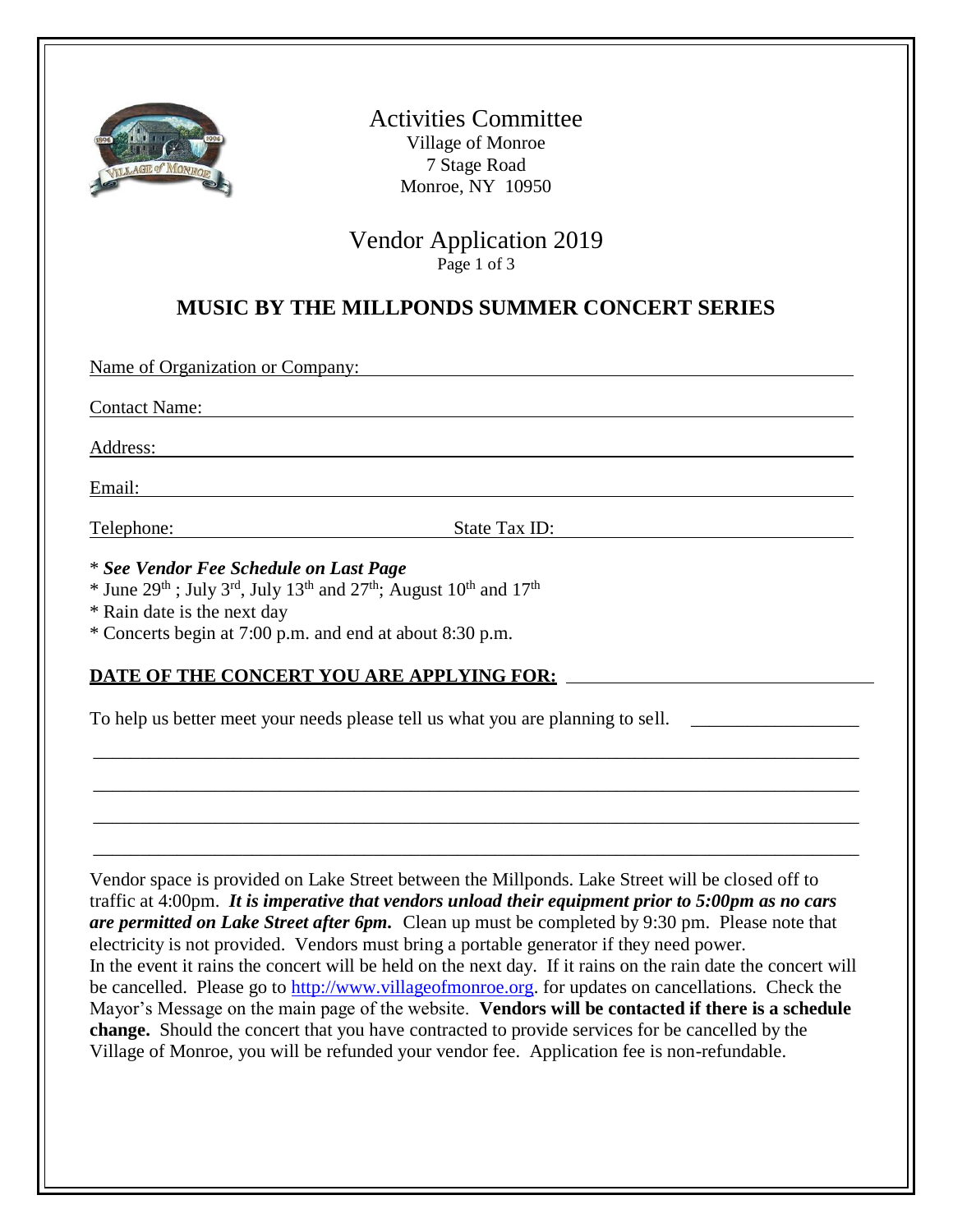

# Activities Committee

Vendor Application 2019 Page 2 of 3

### **MUSIC BY THE MILLPONDS SUMMER CONCERT SERIES**

The undersigned vendor hereby applies for vendor space at the events indicated on page one (1) of this form. The vendor agrees to fulfill all municipal, state, and federal requirements, if any, in connection with all sales made and business activities conducted. Vendor will be required to have the appropriate health licenses and insurance coverage, proof of which shall be provided to the Village with your application.

Please attach your certificate of insurance (minimum \$1,000,000.00 general liability) with your application. Vendors will need to name the Village of Monroe and Activities Committee as additional insured. If required, please also attach a copy of the appropriate health department licenses.

The Village of Monroe reserves the right to terminate this permit if: 1) applicant misrepresents, falsifies or withholds information, 2) requirements, restrictions, terms and conditions or rules pertaining to the permit, or Village of Monroe zoning ordinance is violated.

The Village of Monroe and Activities Committee shall not be liable for any loss, damages or injury to person or property. The undersigned vendor agrees to indemnify, protect and hold harmless the Village of Monroe, Activities Committee, Monroe Police Department, their members, officers, employees, agents and representatives for any personal injury, property loss, expenses, costs or damages of any nature suffered by any person as the result of the operation or said show.

Please note the following:

- Food vendors must bring an approved county health permit to the event.
- Vendors agree to gather up and remove all garbage.
- Management may cancel at any time.
- Vendors must return a Hold Harmless Agreement.
- Vendors are required to submit an original Certificate of Liability Insurance naming the Village of Monroe as additional insured in the amount of one million dollars (\$1,000,000) for each person and two million dollars (\$2,000,000) for each accident.
- All volunteers working with a vendor must return a volunteer waiver form with this application.

### **The Activities Committee will contact the vendor by email to confirm receipt of this application.** *NO VENDOR WILL BE PERMITTED ON SITE WITHOUT COMPLETE COMPLIANCE TO THE ITEMS LSITED ABOVE.*

I, the vendor, have read and agree to abide to all of the conditions on the face of this contract.

Signature of vendor \_\_\_\_\_\_\_\_\_\_\_\_\_\_\_\_\_\_\_\_\_\_\_\_\_\_\_\_\_\_\_\_\_\_\_\_\_

Name of Company \_\_\_\_\_\_\_\_\_\_\_\_\_\_\_\_\_\_\_\_\_\_\_\_\_\_\_\_\_\_\_\_\_\_\_\_\_

Date  $\Box$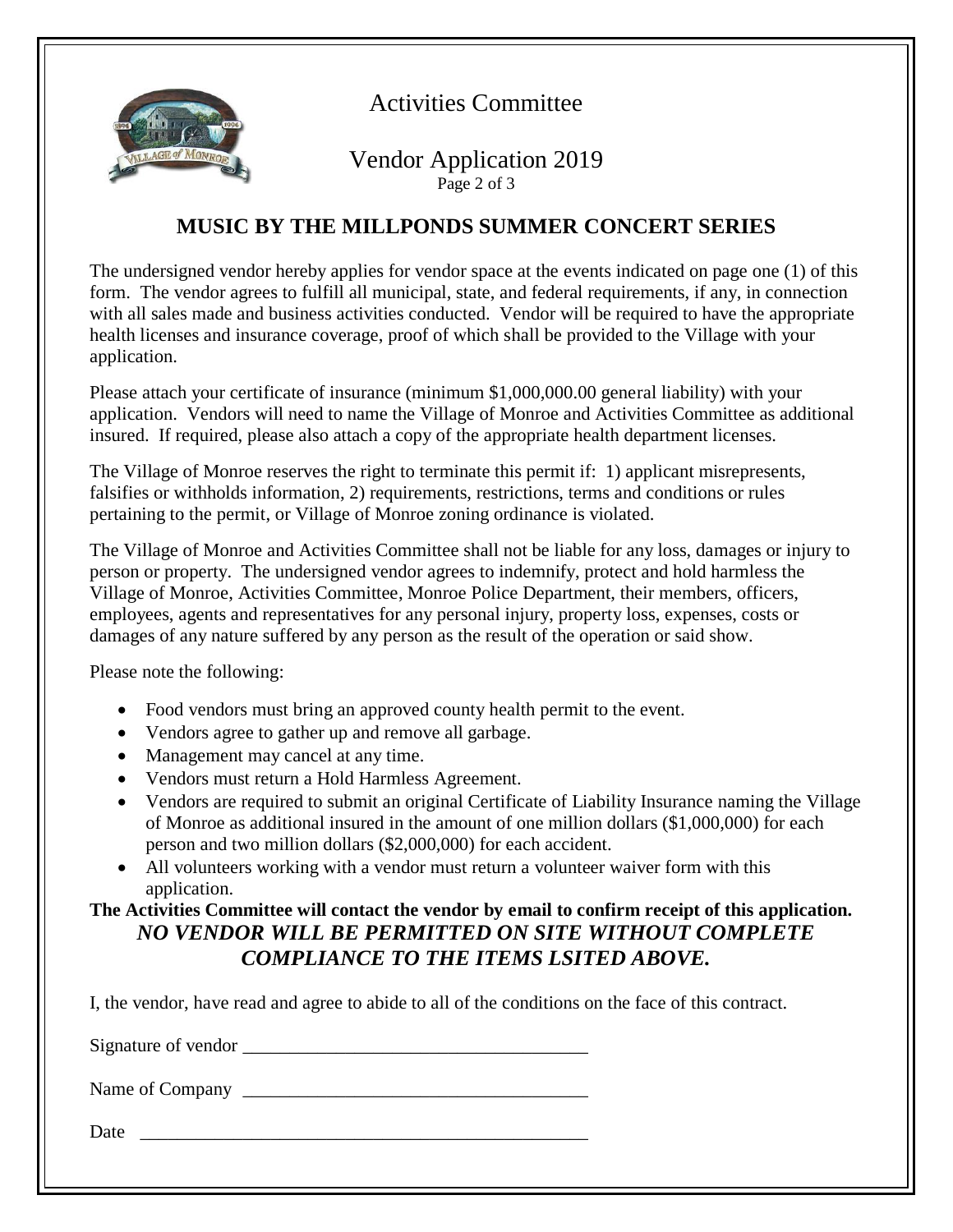

## Activities Committee

Vendor Application 2019 Page 3 of 3

#### **MUSIC BY THE MILLPONDS SUMMER CONCERT SERIES**

## Hold Harmless Agreement

To the fullest extent allowable by law, agrees for itself and its insurers to indemnify, defend and hold harmless the Village of Monroe, NY and their parent, subsidiary and affiliated companies and their respective agents, officers, directors, employees, and assigns from and against any and all liabilities, claims, losses, damages, penalties, costs, or expenses (including but not limited to court costs and reasonable attorney's fees) for damage to property of whatsoever kind of nature to persons (including, but not limited to death) arising out of or due to or claimed to have arisen out of or been due to or claimed to have arisen out of or been due to the design, manufacture, delivery, installation, use, maintenance, repair, or operation of any part or all of the goods, material and equipment, if any, supplied by subcontractor, or the performance of the work by \_\_\_\_\_\_\_\_\_\_\_\_\_\_\_\_\_\_\_\_\_\_\_\_\_\_\_\_\_\_\_\_\_\_\_\_, its agents, officers, or employees, or any other operation no matter by whom performed for or on behalf of

\_\_\_\_\_\_\_\_\_\_\_\_\_\_\_\_\_\_\_\_\_\_\_\_\_\_\_\_\_\_\_\_\_\_\_\_\_\_\_\_\_\_\_\_\_\_\_\_\_\_\_\_\_\_\_\_\_\_\_\_\_\_\_\_\_\_\_\_\_\_\_\_\_\_\_\_\_\_\_\_\_\_

Signature Date Title Date Date